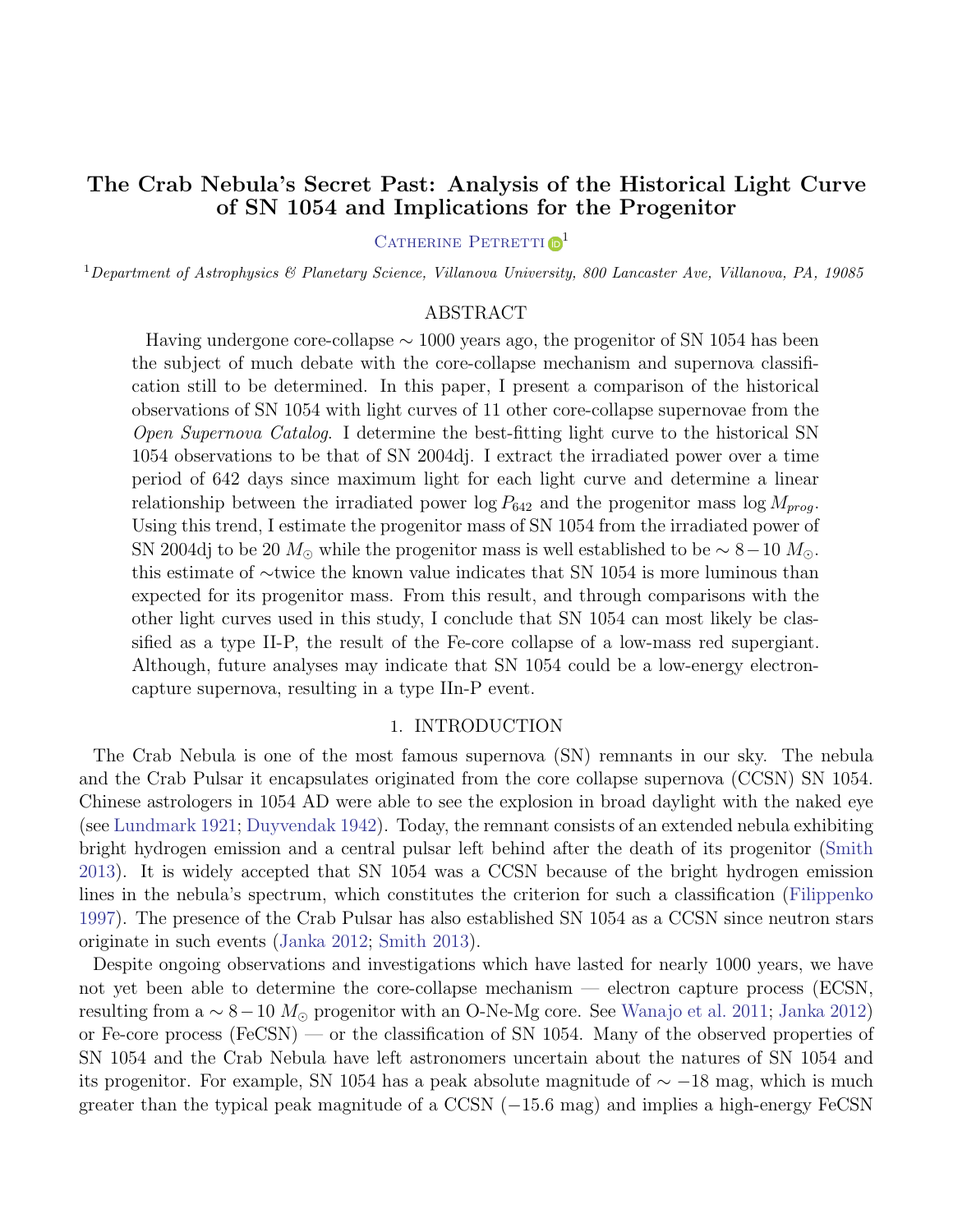#### 2 PETRETTI

[\(Shklovsky 1968;](#page-6-5) [Clark & Stephenson 1977\)](#page-6-6). However, the Crab Nebula has an observed kinetic energy of ~ 7 × 10<sup>42</sup> J, which is less than the canonical CCSN kinetic energy of ~ 10<sup>43</sup> − 10<sup>44</sup> J, implying a lower energy ECSN (see [Smartt 2009;](#page-6-7) [Smith 2013;](#page-6-2) [Martin et al. 2021,](#page-6-8) and references therein). These conflicting observations have resulted in different theories to explain the discrepancy.

There are two main models used to explain the peculiarities of SN 1054. The more traditional framework, proposed by [Chevalier](#page-6-9) [\(1977\)](#page-6-9), is an FeCSN model with 90% of its kinetic energy and most of its mass contained in a freely expanding, cold, neutral, outer envelope. However, this envelope has not yet been detected at neither visible, X-ray, nor radio wavelengths [\(Chevalier 1977;](#page-6-9) [Fesen et al. 1997;](#page-6-10) [Hester 2008;](#page-6-11) [Lundqvist & Tziamtzis 2012\)](#page-6-12). The opposing framework describes SN 1054 as an ECSN [\(Nomoto et al. 1982;](#page-6-13) [Hillebrandt 1982;](#page-6-14) [Kitaura et al. 2006\)](#page-6-15), which would explain the comparatively low kinetic energy of the explosion [\(Janka 2012\)](#page-6-4). However, ECSNe also have a lower peak magnitude due to a lower production of Fe-group elements compared to FeCSNe, and a low <sup>56</sup>Ni yield is indeed observed in the spectrum of the Crab [\(Kitaura et al. 2006\)](#page-6-15). Thus, the ECSN model does not explain the nature of the SN in its entirety. [Chugai & Utrobin](#page-6-16) [\(2000\)](#page-6-16) has added to the ECSN model, proposing that interactions with circumstellar material may have resulted in a higher peak brightness and lower kinetic energy than typically observed since ∼20-30% of the kinetic energy would be converted to radiation [\(Fesen et al. 1997;](#page-6-10) [Chugai & Utrobin 2000\)](#page-6-16). This model would result in a classification for SN 1054 as a type IIn since it is widely accepted that the narrow hydrogen emission lines that define this classification result from interactions with circumstellar material [\(Smartt 2009\)](#page-6-7). However, the Crab Pulsar moves at a velocity of  $\sim 160 \text{ km/s}$ , and an ECSN would not yield enough energy to produce a neutron star kick nearly this high [\(Kaplan](#page-6-17) [et al. 2008;](#page-6-17) [Gessner & Janka 2018\)](#page-6-18).

In this paper, I compare the historical SN 1054 observations to other CCSN light curves and determine the best-fitting light curve to use as a model for SN 1054. I calculate the irradiated power over a period of 642 days since maximum light for each light curve and determine a relationship between irradiated power and progenitor mass. Using this trend and the best-fitting light curve, I calculate the progenitor mass for SN 1054. Finally, I examine this result in the context of recent literature and compare the SN 1054 historical data to the other light curves analyzed in this paper.

## 2. OBSERVATIONS

Using the methods of [Nomoto et al.](#page-6-19) [\(2014\)](#page-6-19), observations of SN 1054 were inferred from medieval records:

- 1. SN 1054 reached peak brightness on July 4, 1054 and had an apparent brightness comparable to Venus in the night sky ( $m_V \sim -3.5$  to  $-5$  mag).
- 2. SN 1054 was visible for 23 days during daylight hours, and on July 27, 1054, reached an apparent magnitude of  $m_V \sim -3$  mag.
- 3. On April 6, 1056, SN 1054 was no longer visible at night, suggesting an apparent magnitude of  $m_V \sim 6$  mag.

To account for uncertainties in these measurements, error bars were assumed to be 2 mag and 20 days. Correcting for a distance of 2 kpc and visual extinction of  $A_V = 1.6$  mag, these observations were used to construct a V-band absolute magnitude historical light curve of SN 1054 (see Figure [1\)](#page-2-0).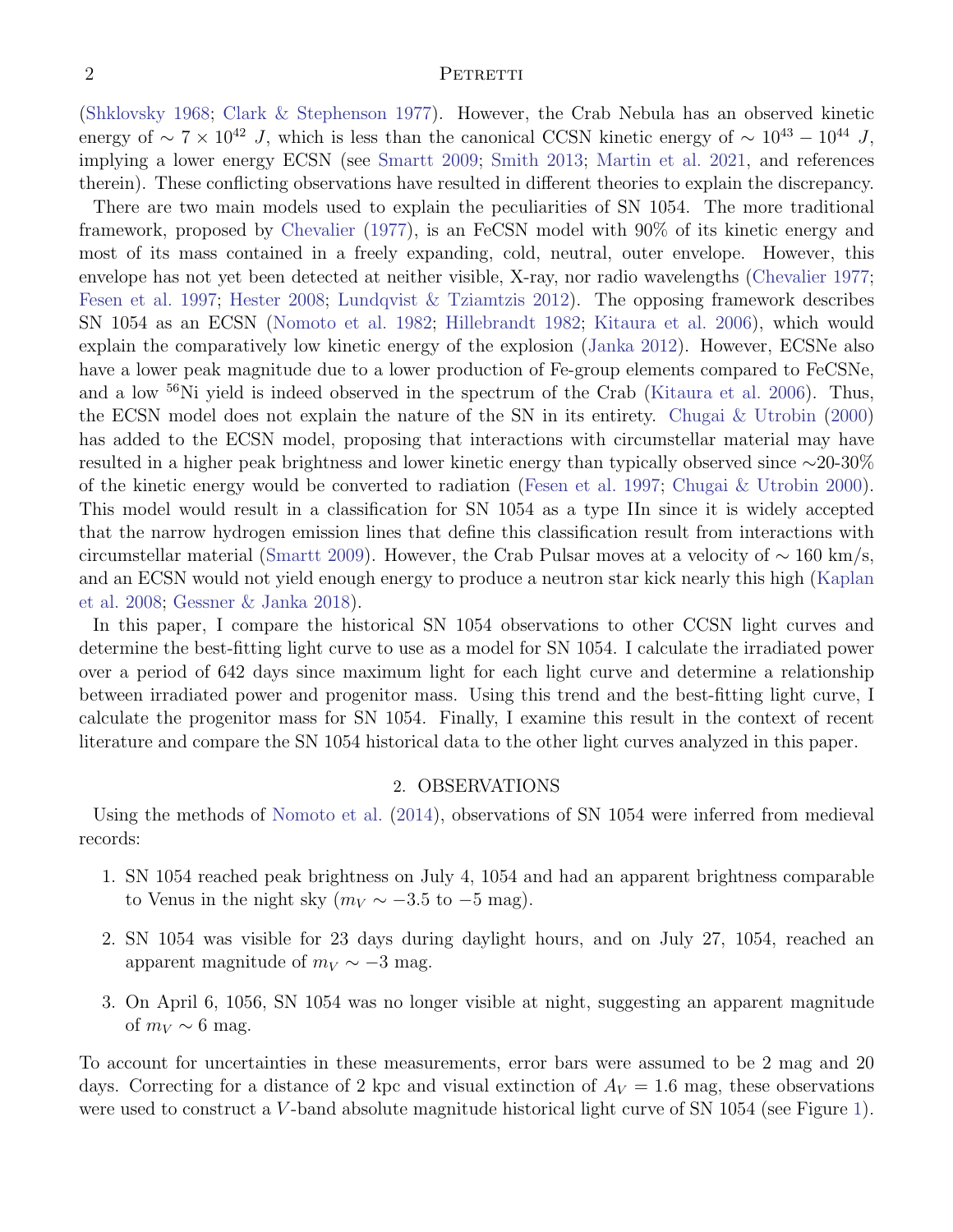Photometric data were obtained from the *Open Supernova Catalog* (OSC, [Guillochon et al.](#page-6-20) [2017\)](#page-6-20) for 11 CCSNe of types IIb, IIn, II-P, and II-L. The criteria for selecting SN light curves were (1) the availability of V -band photometry for at least 642 days after peak brightness since this is the time period for which SN 1054 observations are reported; and (2) a well-established progenitor mass in literature to facilitate later analyses. These apparent magnitude light curves were converted to absolute magnitude using

$$
M_V = m_V - DM - K_{Corr},\tag{1}
$$

where  $DM = 5 \log(\frac{d_L}{10 \text{ pc}})$  is the distance modulus and  $K_{Corr} \approx -2.5 \log(1+z)$  is an estimate for Kcorrection [\(Hogg et al.](#page-6-21) [2002\)](#page-6-21). Because this K-correction calculation does not account for photometric filters, the absolute magnitudes presented are approximate. These SN light curves as well as the SN 1054 historical light curve are displayed in Figure [1.](#page-2-0)



<span id="page-2-0"></span>Figure 1. The historical light curve of SN 1054, inferred from medieval records of the object, is displayed in black. The error bars are assumed to be 2 mag and 20 days for each observation. Also shown are 11 CCSN light curves from the OSC, extrapolated from 0 to 642 days after maximum light to match the time period of available SN 1054 observations.

## 3. METHODOLOGY

The light curves from the OSC were used for comparison with the SN 1054 historical light curve to estimate the progenitor mass. To determine which light curve best fit the SN 1054 historical light curve,  $\chi^2_{\nu}$  was calculated between each light curve and the observations. The best  $\chi^2_{\nu}$  value was determined to be 1.0 for SN 2004dj. The light curve for this SN and the SN 1054 data are displayed in Figure [2](#page-3-0) for comparison. This light curve was taken to be an approximate model for the SN 1054 historical light curve.

The light curves were converted to luminosity using

$$
L = L_0 10^{M_V / -2.5},\tag{2}
$$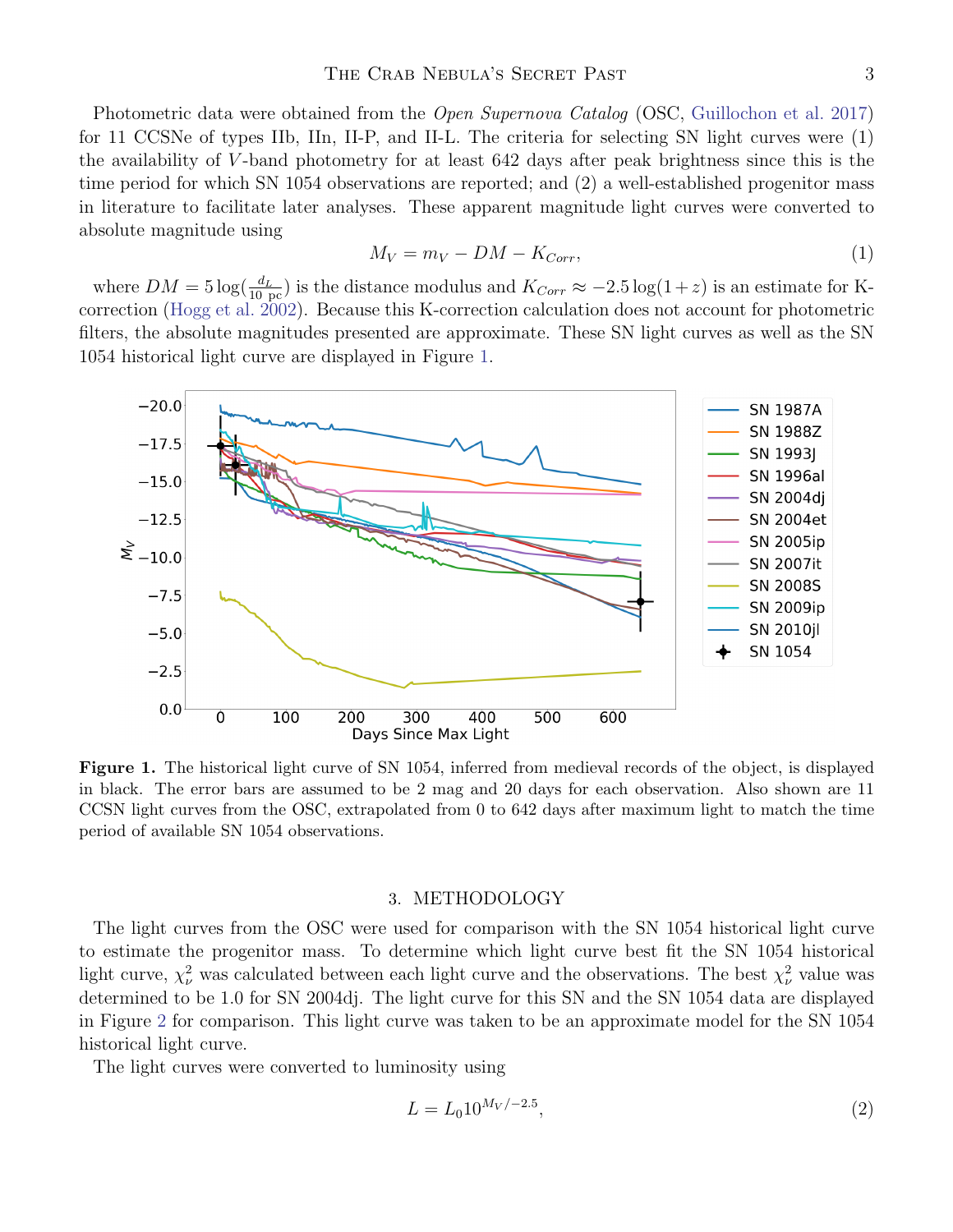<span id="page-3-0"></span>Figure 2. The historical light curve of SN 1054 is plotted in black with error bars of 2 mag and 20 days. The best-fitting light curve, SN 2004dj, is plotted in purple.

where  $L_0 = 3.0128 \times 10^{28}$  W is the zero-point luminosity. The light curves were then integrated to give the total irradiated power of each SN over the  $642$ -day time period,  $P_{642}$ . Progenitor masses for the 11 SNe were obtained from literature and used to calculate a linear trend between  $\log P_{642}$  and  $\log M_{prog}$ . The resulting linear trend is  $\log P_{642} = (4.4 \pm 1.5) \log M_{prog} + (30.8 \pm 2.8)$  with  $P_{642}$  in W and  $M_{prog}$  in  $M_{\odot}$ , and the log  $P_{642}$  – log  $M_{prog}$  relationship is shown in Figure [3.](#page-4-0) The SNe and their corresponding types,  $\chi^2_{\nu}$  values, progenitor masses, and irradiated powers are listed in Table [1.](#page-4-1)

Using  $P_{642}$  of SN 2004dj and the linear trend, the progenitor mass for SN 2004dj was inferred to be 20  $M_{\odot}$ , which is comparable to the known progenitor mass of SN 2007dj (Table [1,](#page-4-1) Vinkó et al. [2006\)](#page-7-1). Since SN 2004dj is the best-fitting light curve to the SN 1054 observations, this progenitor mass can be taken as an approximate progenitor mass for SN 1054.

#### 4. DISCUSSION

The SN 1054 progenitor mass is established from literature to be  $\sim 8 - 10 M_{\odot}$  [\(Nomoto et al.](#page-6-13) [1982;](#page-6-13) [Nomoto](#page-6-22) [1985\)](#page-6-22). Since the progenitor mass reported in this paper, 20  $M_{\odot}$ , is ~twice the accepted value, SN 1054 most likely has a higher irradiated energy than expected according to the log  $P_{642}$  – log  $M_{prog}$ relationship. This claim is supported by other studies [\(Shklovsky](#page-6-5) [1968;](#page-6-5) [Clark & Stephenson](#page-6-6) [1977\)](#page-6-6), which have concluded a much higher peak brightness of SN 1054 than expected for the kinetic energy of the Crab filaments and the progenitor mass.

The low kinetic energy of the Crab ejecta ( $\sim 7 \times 10^{42}$  J) has led some to conclude that SN 1054 was an ECSN, and the high peak brightness can be explained by a type IIn classification [\(Chugai](#page-6-16) [& Utrobin](#page-6-16) [2000;](#page-6-16) [Smith](#page-6-2) [2013\)](#page-6-2). However, while type IIn SNe are categorized based on their spectra,

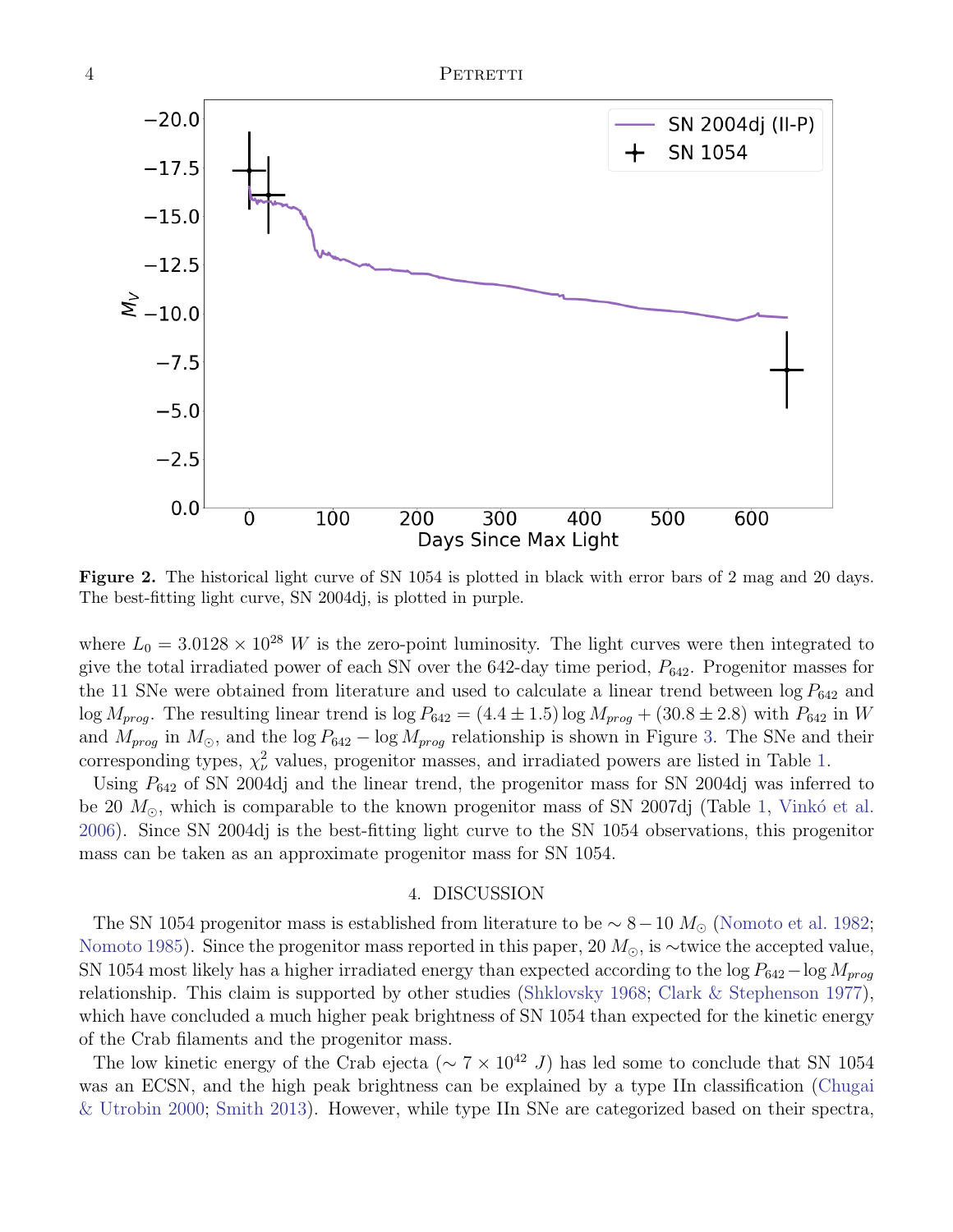

<span id="page-4-0"></span>Figure 3. log  $P_{642}$  – log  $M_{prog}$  relationship for the 11 SNe light curves. The data are plotted in black, and the linear trend is shown in red.

<span id="page-4-1"></span>**Table 1.** CCSNe whose light curves were used in analysis. For each SN, the classification,  $\chi^2_{\nu}$  with SN 1054 observations, progenitor mass and corresponding reference, and irradiated power over the 642-day time period are listed. For progenitor masses reported with uncertainties, the central values were adopted for determining the linear trend in Figure [3.](#page-4-0)

| Supernova       | Classification              | $\chi^2_{\nu}$ | $M_{prog} (M_{\odot})$               | $P_{642}$ (10 <sup>36</sup> W) |
|-----------------|-----------------------------|----------------|--------------------------------------|--------------------------------|
| <b>SN 1987A</b> | $II-P$                      | 0.852          | 20 (Smith 2007)                      | 2.43                           |
| SN 1988Z        | $II-P$                      | 6.62           | $25 \pm 5$ (Williams et al. 2002)    | 48.1                           |
| SN 1993J        | <b>IIb</b>                  | 0.485          | $17.5 \pm 4.5$ (Van Dyk et al. 2002) | 2.96                           |
| SN 1996al       | $II-L$                      | 0.715          | 25 (Benetti 2016)                    | 6.24                           |
| SN 2004dj       | $II-P$                      | 1.00           | 20 (Vinkó et al. 2006)               | 4.50                           |
| SN 2004et       | $II-P$                      | 0.396          | 15 (Jerkstrand et al. 2012)          | 6.39                           |
| SN 2005ip       | $\text{IIn}$                | 6.22           | $25$ Katsuda et al. $(2014)$         | 19.1                           |
| SN 2007it       | $II-P$                      | 0.740          | $21.5 \pm 5.5$ (Andrews et al. 2011) | 15.1                           |
| SN 2008S        | $\text{IIn}$                | 24.4           | $7 \pm 1$ (Botticella et al. 2009)   | 0.001                          |
| SN 2009ip       | $\mathop{\rm IIn}\nolimits$ | 1.96           | $65 \pm 15$ (Mauerhan et al. 2013)   | 16.7                           |
| SN 2010jl       | $\text{I}$ In               | 9.65           | 30 (Smith et al. 2011)               | 319                            |

it is worth noting that all of the type IIn light curves in Table [1](#page-4-1) yield the most deviant  $\chi^2_{\nu}$  values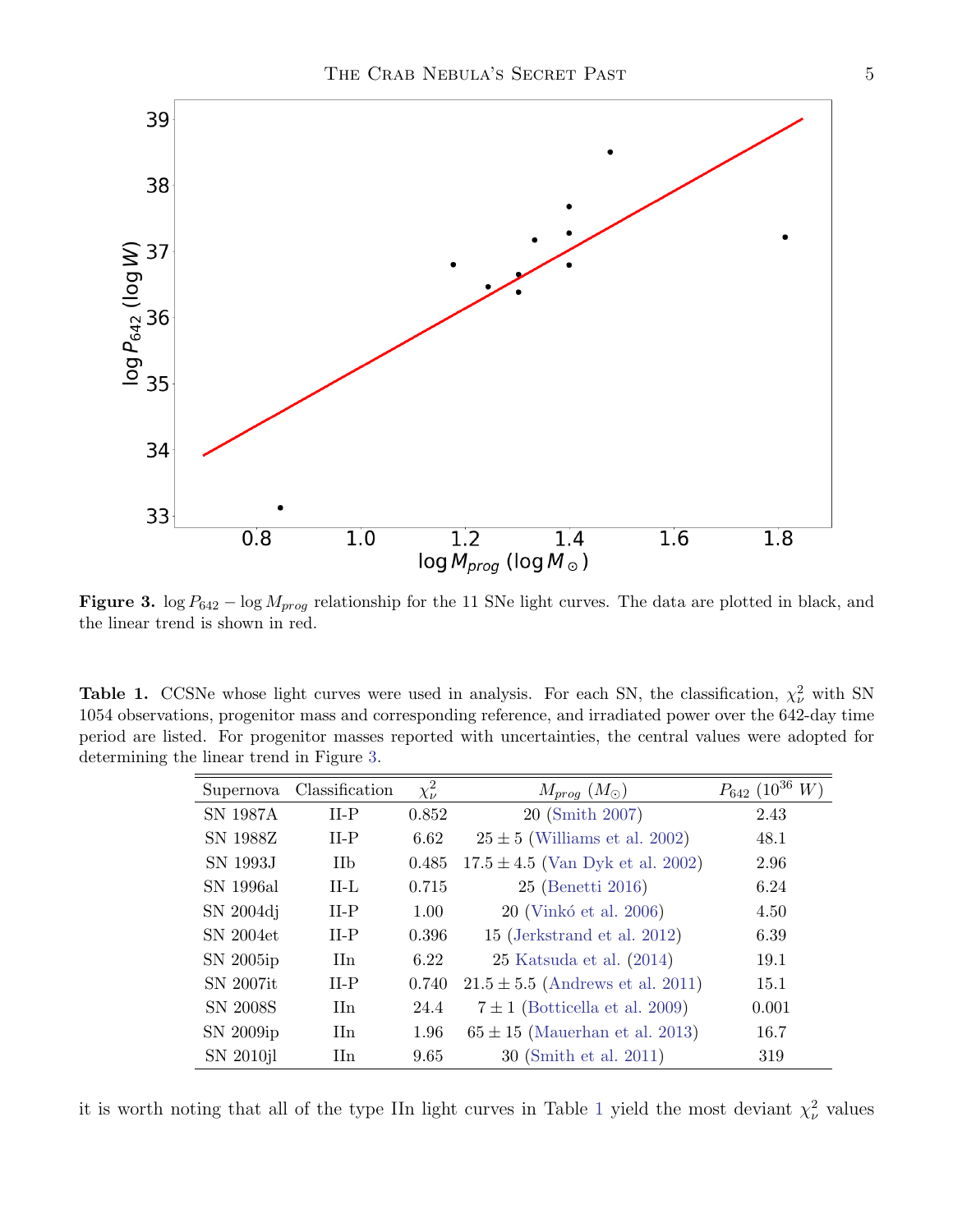#### 6 PETRETTI

(excluding SN 1988Z) when compared with the historical SN 1054 light curve. In addition, SN 2008S is an ECSN and a type IIn event [\(Botticella et al.](#page-6-28) [2009;](#page-6-28) [Stanishev et al.](#page-7-4) [2008\)](#page-7-4), but its peak brightness is  $M_V \sim -7.7$  mag, making it the dimmest SN analyzed in this paper. SN 2008S thus serves as an example of a low-energy ECSN with a type IIn classification, and its low brightness demonstrates why this might not be a suitable framework for SN 1054. Therefore, it is more likely that SN 1054 was an FeCSN with the low observed kinetic energy explained by a freely expanding envelope containing excess kinetic energy not measured in the Crab filaments, as proposed by [Chevalier](#page-6-9) [\(1977\)](#page-6-9).

From the fit of the SN 2004dj light curve to the SN 1054 observations, SN 1054 could be a type II-P, implying a relatively low-mass red supergiant progenitor [\(Smartt](#page-6-7) [2009\)](#page-6-7). The main complication with adopting an FeCSN model, however, is the low <sup>56</sup>Ni abundance in the Crab, which is typical for ECSNe. Also, it is worth noting that the SN 2004dj light curve, while yielding a  $\chi^2_{\nu}$  of 1.0, is outside the error bars of the final SN 1054 observation; at 642 days after maximum light, it becomes evident that the linear portion of the light curve has a steeper slope for SN 1054 than for SN 2004dj. However, the historical data only yields three reliable observations, and these records may not be entirely accurate. So, while a classification of SN 1054 as a type II-P has been proposed in past studies (e.g., [Smith](#page-6-2) [2013\)](#page-6-2), this classification cannot be definitively concluded from the analysis presented here.

However, a type II-P classification for SN 1054 might not be surprising. In a qualitative light curve comparison similar to this study, [Smith](#page-6-2) [\(2013\)](#page-6-2) suggested that SN 1054 is a type IIn-P, an ECSN that can achieve a relatively high peak brightness that decreases rapidly ∼120 days later due to a low <sup>56</sup>Ni abundance, creating the plateau phase in the light curve. This is supported by the low <sup>56</sup>Ni abundance in the Crab ejecta, and, assuming type IIn-P are characterized by a high peak brightness comparable to an FeCSN, this could be a suitable classification for the SN 1054 historical light curve. This conclusion is, of course, despite other issues with the ECSN model, such as the high neutron star kick of  $\sim 160$  km/s.

## 5. CONCLUSIONS AND FUTURE WORK

Upon comparison of the historical SN 1054 light curve with other well-established CCSN light curves, the SN 1054 progenitor should be 20  $M_{\odot}$  based on calculations of the irradiated power. This result indicates a higher irradiated power of SN 1054 than expected for the known progenitor mass of ~ 8 − 10  $M_{\odot}$ . In comparison with the light curve of SN 2008S, a type IIn ECSN, SN 1054 is too luminous to be categorized as such. SN 1054 could be a type II-P in comparison with the light curve of SN 2004dj, implying an Fe-core red supergiant progenitor, but limitations imposed by the quantity and quality of the historical data cannot guarantee this result. It is possible that SN 1054 is a type IIn-P in comparison with such light curves [\(Smith](#page-6-2) [2013\)](#page-6-2). Analyses of the type IIn-P light curves presented in [Smith](#page-6-2)  $(2013)$  — SN 1994W, SN 2009kn, and SN 2011ht — are outside the scope of this paper due to lack of sufficient data in the OSC for at least 642 days after maximum light to facilitate comparisons. However, by acquiring sufficient data in future work, further analyses similar to those presented in this study can be performed. Furthermore, SN light curves only give a partial understanding of these events, so, comparison of the SN 1054 spectrum with other CCSN spectra, following methods similar to those presented here, can yield further limitations and implications for the nature of SN 1054 and its progenitor.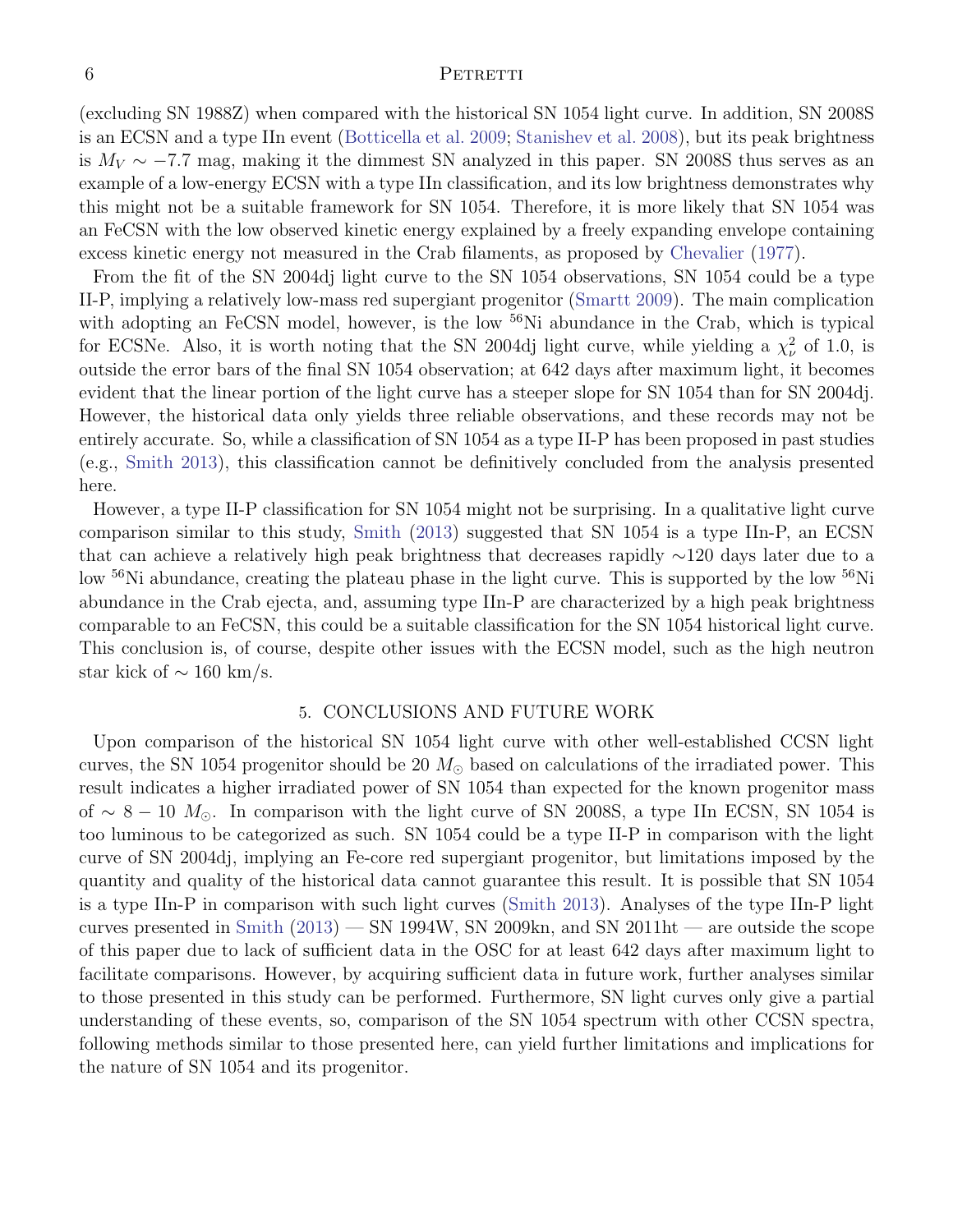## ACKNOWLEDGEMENTS

The sincerest of appreciation, gratitude, and praise for our great and all-powerful overlord Dr. Andrej Prša for his assistance and sarcasm throughout this research. Also, a slightly less special thanks to Saint Danny and Donna Arianna Luisa Imperiali di Francavilla for tolerating the complaints and annoyances that accompanied this project.

## REFERENCES

- <span id="page-6-27"></span>Andrews, J. E., Sugerman, B. E. K., Clayton, G. C., et al. 2011, ApJ, 731, 47, doi: [10.1088/0004-637X/731/1/47](http://doi.org/10.1088/0004-637X/731/1/47)
- <span id="page-6-24"></span>Benetti, S. 2016, in Supernova Remnants: An Odyssey in Space after Stellar Death, 121
- <span id="page-6-28"></span>Botticella, M. T., Pastorello, A., Smartt, S. J., et al. 2009, MNRAS, 398, 1041, doi: [10.1111/j.1365-2966.2009.15082.x](http://doi.org/10.1111/j.1365-2966.2009.15082.x)
- <span id="page-6-9"></span>Chevalier, R. A. 1977, Was SN 1054 A Type II Supernova?, Vol. 66, 53, doi: [10.1007/978-94-010-1229-4](http://doi.org/10.1007/978-94-010-1229-4_5) 5
- <span id="page-6-16"></span>Chugai, N. N., & Utrobin, V. P. 2000, A&A, 354, 557. <https://arxiv.org/abs/astro-ph/9906190>
- <span id="page-6-6"></span>Clark, D. H., & Stephenson, F. R. 1977, The historical supernovae
- <span id="page-6-1"></span>Duyvendak, J. J. L. 1942, PASP, 54, 91, doi: [10.1086/125409](http://doi.org/10.1086/125409)
- <span id="page-6-10"></span>Fesen, R. A., Shull, J. M., & Hurford, A. P. 1997, AJ, 113, 354, doi: [10.1086/118258](http://doi.org/10.1086/118258)
- <span id="page-6-22"></span><span id="page-6-3"></span>Filippenko, A. V. 1997, ARA&A, 35, 309, doi: [10.1146/annurev.astro.35.1.309](http://doi.org/10.1146/annurev.astro.35.1.309)
- <span id="page-6-18"></span><span id="page-6-13"></span>Gessner, A., & Janka, H.-T. 2018, ApJ, 865, 61, doi: [10.3847/1538-4357/aadbae](http://doi.org/10.3847/1538-4357/aadbae)
- <span id="page-6-20"></span><span id="page-6-19"></span>Guillochon, J., Parrent, J., Kelley, L. Z., & Margutti, R. 2017, ApJ, 835, 64, doi: [10.3847/1538-4357/835/1/64](http://doi.org/10.3847/1538-4357/835/1/64)
- <span id="page-6-11"></span>Hester, J. J. 2008, ARA&A, 46, 127, doi: [10.1146/annurev.astro.45.051806.110608](http://doi.org/10.1146/annurev.astro.45.051806.110608)
- <span id="page-6-14"></span>Hillebrandt, W. 1982, A&A, 110, L3
- <span id="page-6-21"></span><span id="page-6-7"></span><span id="page-6-5"></span>Hogg, D. W., Baldry, I. K., Blanton, M. R., & Eisenstein, D. J. 2002, arXiv e-prints, astro. <https://arxiv.org/abs/astro-ph/0210394>
- <span id="page-6-23"></span><span id="page-6-4"></span>Janka, H. T. 2012, Annual Review of Nuclear and Particle Science, 62, 407, doi: [10.1146/annurev-nucl-102711-094901](http://doi.org/10.1146/annurev-nucl-102711-094901)
- <span id="page-6-30"></span><span id="page-6-25"></span><span id="page-6-2"></span>Jerkstrand, A., Fransson, C., Maguire, K., et al. 2012, A&A, 546, A28, doi: [10.1051/0004-6361/201219528](http://doi.org/10.1051/0004-6361/201219528)
- <span id="page-6-29"></span><span id="page-6-26"></span><span id="page-6-17"></span><span id="page-6-15"></span><span id="page-6-12"></span><span id="page-6-8"></span><span id="page-6-0"></span>Kaplan, D. L., Chatterjee, S., Gaensler, B. M., & Anderson, J. 2008, ApJ, 677, 1201, doi: [10.1086/529026](http://doi.org/10.1086/529026) Katsuda, S., Maeda, K., Nozawa, T., Pooley, D., & Immler, S. 2014, ApJ, 780, 184, doi: [10.1088/0004-637X/780/2/184](http://doi.org/10.1088/0004-637X/780/2/184) Kitaura, F. S., Janka, H. T., & Hillebrandt, W. 2006, A&A, 450, 345, doi: [10.1051/0004-6361:20054703](http://doi.org/10.1051/0004-6361:20054703) Lundmark, K. 1921, PASP, 33, 225, doi: [10.1086/123101](http://doi.org/10.1086/123101) Lundqvist, P., & Tziamtzis, A. 2012, MNRAS, 423, 1571, doi: [10.1111/j.1365-2966.2012.20979.x](http://doi.org/10.1111/j.1365-2966.2012.20979.x) Martin, T., Milisavljevic, D., & Drissen, L. 2021, MNRAS, 502, 1864, doi: [10.1093/mnras/staa4046](http://doi.org/10.1093/mnras/staa4046) Mauerhan, J. C., Smith, N., Filippenko, A. V., et al. 2013, MNRAS, 430, 1801, doi: [10.1093/mnras/stt009](http://doi.org/10.1093/mnras/stt009) Nomoto, K. 1985, in The Crab Nebula and Related Supernova Remnants, ed. M. C. Kafatos & R. B. C. Henry, 97–113 Nomoto, K., Sparks, W. M., Fesen, R. A., et al. 1982, Nature, 299, 803, doi: [10.1038/299803a0](http://doi.org/10.1038/299803a0) Nomoto, K., Tominaga, N., & Blinnikov, S. I. 2014, in American Institute of Physics Conference Series, Vol. 1594, Origin of Matter and Evolution of Galaxies 2013, ed. S. Jeong, N. Imai, H. Miyatake, & T. Kajino, 258–265, doi: [10.1063/1.4874079](http://doi.org/10.1063/1.4874079) Shklovsky, J. S. 1968, Supernovae Smartt, S. J. 2009, ARA&A, 47, 63, doi: [10.1146/annurev-astro-082708-101737](http://doi.org/10.1146/annurev-astro-082708-101737) Smith, N. 2007, AJ, 133, 1034, doi: [10.1086/510838](http://doi.org/10.1086/510838) —. 2013, MNRAS, 434, 102, doi: [10.1093/mnras/stt1004](http://doi.org/10.1093/mnras/stt1004) Smith, N., Li, W., Miller, A. A., et al. 2011, ApJ,
	- 732, 63, doi: [10.1088/0004-637X/732/2/63](http://doi.org/10.1088/0004-637X/732/2/63)